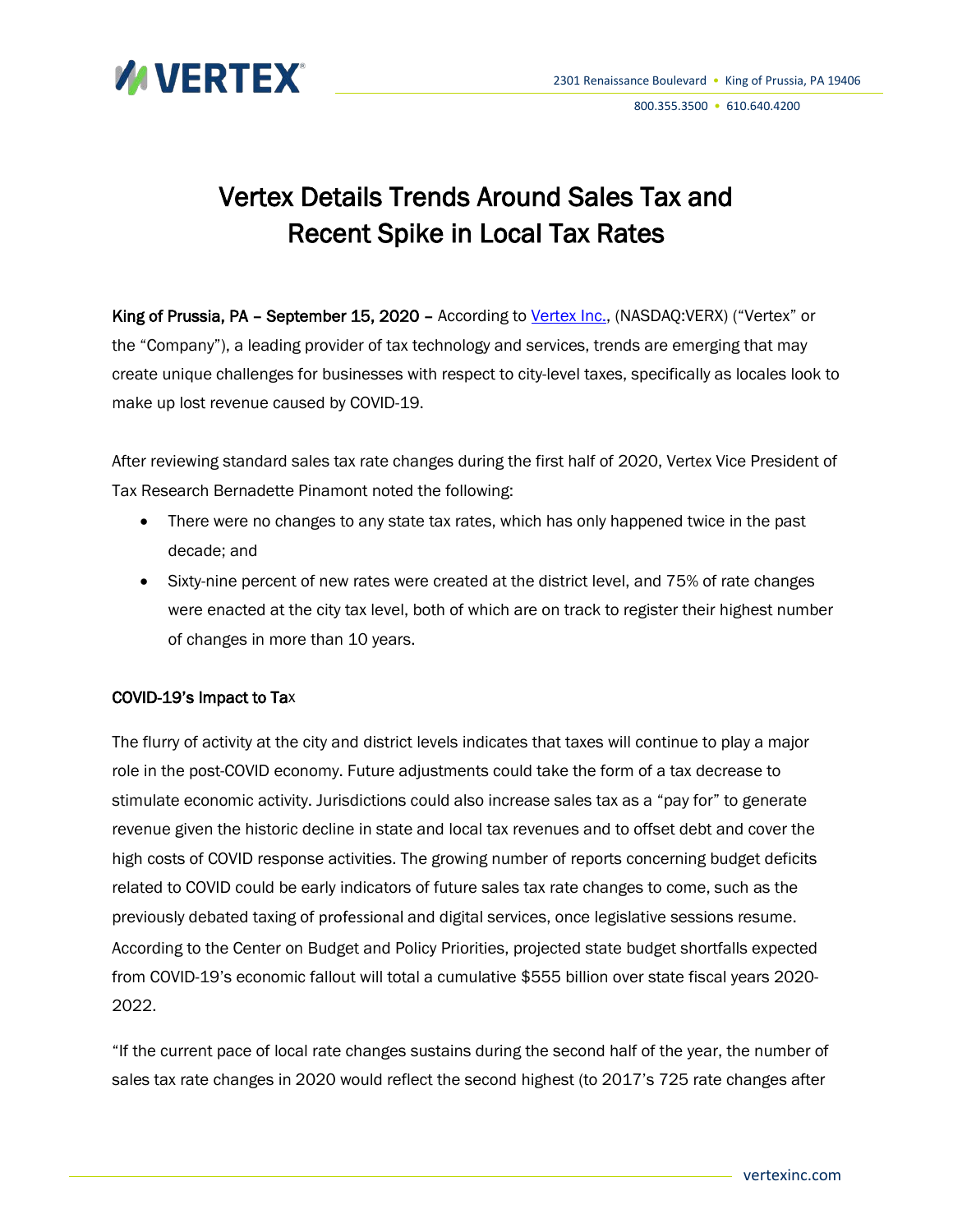the Tax Cuts and Jobs Act passed) total in more than 10 years, increasing compliance burdens for businesses," said Pinamont.

Countries across the globe are making tax rate changes in response to COVID-19's economic damage as well. Many nations temporarily decreased indirect tax rates for essential goods and have considered a temporary decrease of the standard or reduced indirect tax rates in response to the pandemic and to help stimulate the local economy.

"Countries in the European Union are accelerating traditional processes for enacting value added tax (VAT) rate and policy changes in response to COVID-19, and U.S. jurisdictions could follow suit," said Pinamont. "The potential unprecedented activity and change only add to the complicated sales tax landscape tax leaders have been navigating since the 2018 U.S. Supreme Court *South Dakota v. Wayfair* decision."

## South Dakota v. Wayfair Complexity and Uncertainty Remain

The effects of *Wayfair* continued in 2020 with several states updating previously set economic nexus thresholds. In addition, in the first six months of 2020, nine more states enacted marketplace facilitator laws that require tax collection and remittance on behalf of third-party sellers.

"It is clear that companies selling across state lines need to carefully keep track of where they do business and each state's economic threshold. Before they cross any threshold, they need to be prepared to register, collect, and remit the appropriate amount of sales tax," said Pinamont. "Even though online sales have increased during the pandemic, revenue from those sales is not enough to cover the lost sales tax revenue from brick and mortar stores. This coupled with the fact that sales tax is the second largest source of revenue for almost all states means that companies must keep their eye on compliance and *Wayfair* rules for remote sellers and marketplace facilitators, as well as the potential for increased audit activity."

Vertex consistently tracks sales tax rates and rules and produces a mid-year and end-of-year report with detailed data over a 10-year period. [Click here](https://www.vertexinc.com/resources/resource-library/vertex-inc-2020-midyear-sales-tax-rates-and-rules-report?utm_source=press-release&utm_medium=web-wire&utm_campaign=2020PressReleases) to download a copy of the full mid-year report outlining all 327 standard sales tax rate changes for the first half of 2020.